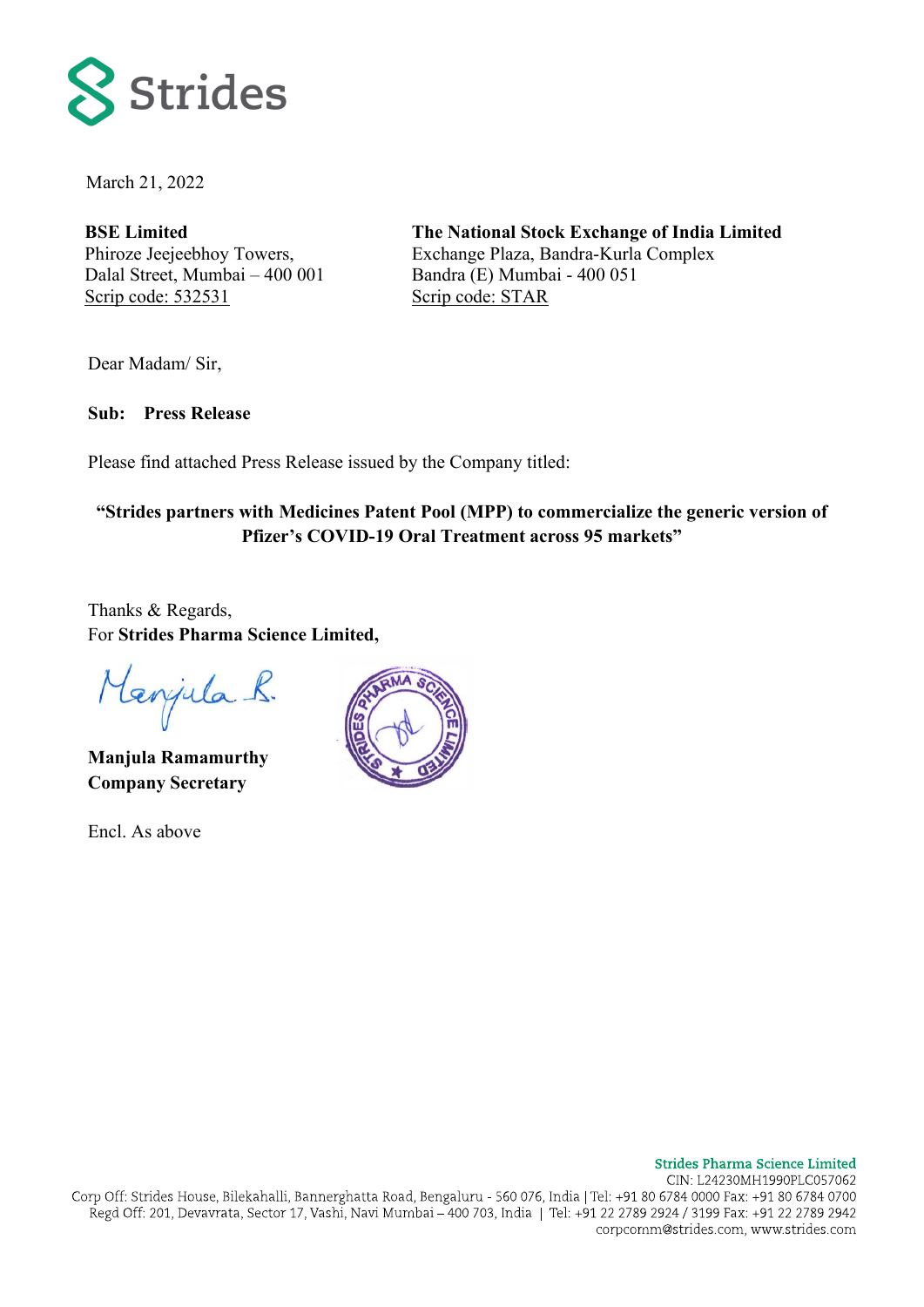

## **Strides partners with Medicines Patent Pool (MPP) to commercialize the generic version of Pfizer's COVID-19 Oral Treatment across 95 markets**

- *Branded as Kovidax, Strides' generic version of Pfizer's COVID-19 oral treatment is developed for the Global markets with a vertically integrated supply chain*
- *Pfizer's Covid-19 oral treatment has received USFDA Emergency Use Authorization (EUA) for COVID-19 Oral Antiviral Treatment.*

**Bengaluru, March 21, 2022**: Strides Pharma Science Limited (BSE: 532531, NSE: STAR, Company or Strides), a global pharmaceutical company, today announced a sub-license agreement with MPP to commercialize a generic version of Pfizer's COVID-19 oral treatment in 95 low and middle-income markets.

Developed by Pfizer, the treatment is a SARS-CoV-2 main protease inhibitor oral antiviral therapy**.** The drug consists of nirmatrelvir tablets which are co-packaged and co-administered with ritonavir tablets. The product has been authorized as a Covid-19 oral therapy for emergency use in the U.S. and many other countries, both amongst high-risk adults and high-risk pediatric patients.

Branded as Kovidax, Strides' generic version of the Pfizer oral treatment will be launched in 95 markets as part of the sub-licensing agreement with MPP. The product will be manufactured at Strides' flagship facility in Bengaluru, and the Company has already secured its Active Pharmaceutical Ingredients (API) supplies through a preferred partnership arrangement.

**Arun Kumar, Founder, Strides Pharma Science Limited** said, *"Kovidax is the latest addition to our covid care portfolio and is part of our commitment to produce high-quality medicines to fight the challenges of Covid-19 outbreak around the world. We are glad to collaborate with MPP to commercialize the generic version of the Pfizer product and reach out to the global markets. Our forte lies in the scalability and affordability, and we are hopeful of maximizing the reach for Kovidax in a short period."*

The Pfizer COVID-19 oral treatment has shown to have reduced the risk of hospitalization or death for any cause by 89% within three days of symptom onset compared to placebo. It is administered as a dose of 300 mg of nirmatrelvir with 100 mg tablet of ritonavir, given twice daily for five days. The FDA's emergency use authorization for the oral treatment is based on the clinical data from the Phase 2/3 EPIC-HR (Evaluation of Protease Inhibition for COVID-19 in High-Risk Patients) trial conducted by Pfizer.

## **About Strides**

Strides, listed on the BSE Limited (532531) and National Stock Exchange of India Limited (STAR), is a global pharmaceutical company headquartered in Bengaluru, India. The Company mainly operates in the regulated markets and has an "in Africa for Africa" strategy and an institutional business to service donor-funded markets. The Company's global manufacturing sites are located in India (Chennai, Puducherry and two locations in Bengaluru), Singapore, Italy (Milan), Kenya (Nairobi), and the United States (New York). The Company focuses on "difficult to manufacture" products sold in over 100 countries. Additional information is available at the Company's website at [www.strides.com](http://www.strides.com/)

## **For further information, please contact**

| <b>Strides</b>                           | <b>Corporate Communication</b>       |
|------------------------------------------|--------------------------------------|
| <b>Badree Komandur</b>                   | Pallavi Panchmatia: +91 80 6784 0193 |
| Executive Director - Finance & Group CFO | pallavi.panchmatia@strides.com       |
| +91 80 6784 0747                         |                                      |
|                                          | <b>PR Consultancy</b>                |
| <b>Investor Relations:</b>               | Boni Mukherjee: +91 9618682208       |
| Sandeep Baid: +91 80 6784 0791           | boni@fortunapr.com                   |
| sandeep.baid@strides.com                 |                                      |